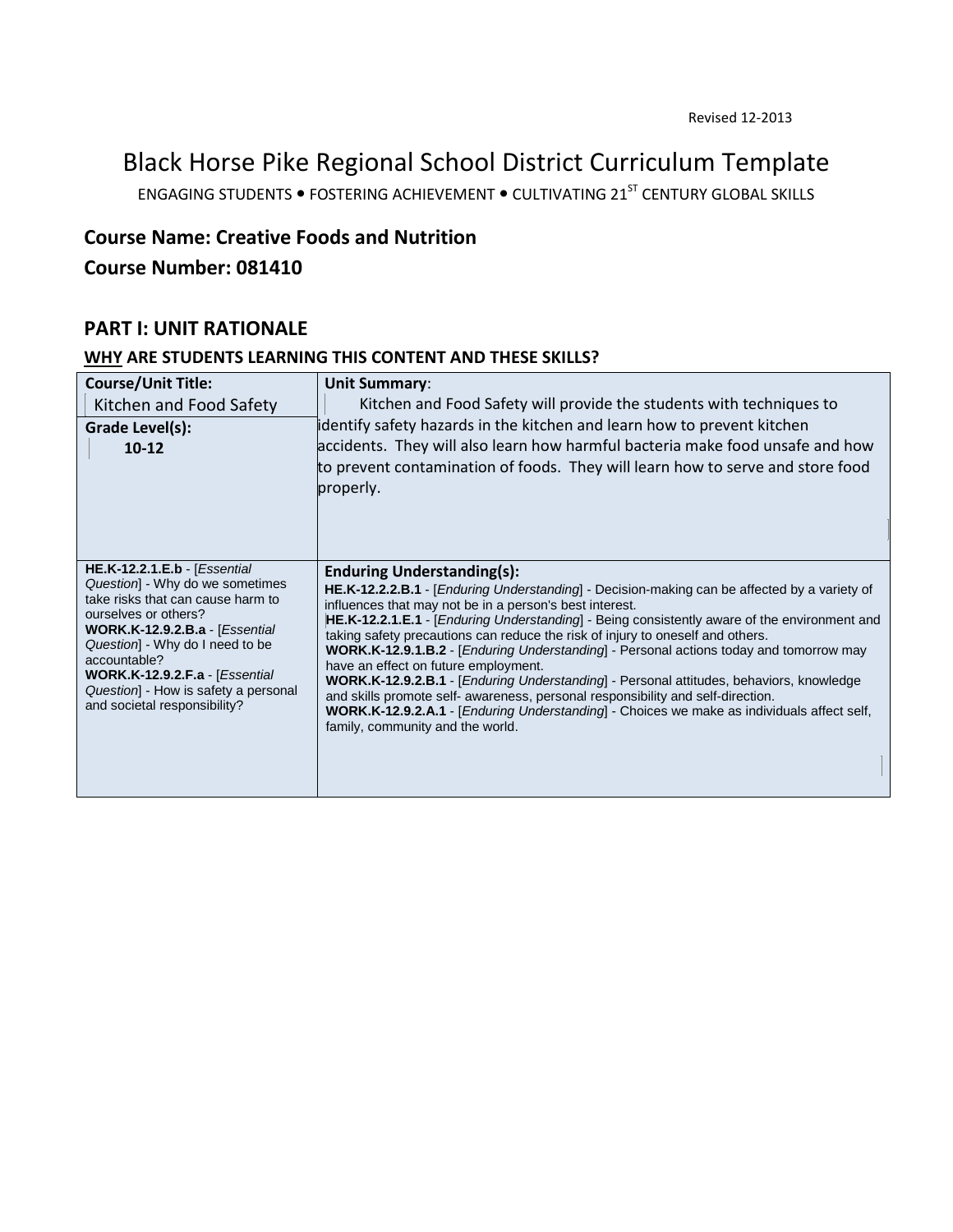# **PART II: INSTRUCTIONAL STRATEGIES AND RESOURCES**

## **DESCRIBE THE LEARNING TARGETS.**

#### **After each target, identify the NJCCCS or Common Core Standards that are applicable**

| <b>Learning Target</b>                                                             | <b>NJCCCS or CCS</b>    |
|------------------------------------------------------------------------------------|-------------------------|
| Students will identify and describe safety hazards in the kitchen to prevent       | 1. WORK.9-12.9.2.12 F.1 |
| accidents.                                                                         |                         |
|                                                                                    | 2. WORK.9-12.9.2.12 F.4 |
| 2. Students will apply proper food handling techniques to prevent contamination of |                         |
| food.                                                                              | WORK.9-12.9.2.12 F.5    |
|                                                                                    |                         |
| Students will create a safe environment while working in the kitchen and           | 4. WORK.9-12.9.1.12     |
| handling food.                                                                     | $B.4.d -$               |
|                                                                                    |                         |
| 4. Students will be able to successfully plan and prepare a recipe.                |                         |
|                                                                                    |                         |
|                                                                                    |                         |

#### **Inter-Disciplinary Connections:**

**LA.9-10.CCSS.ELA-Literacy.RST.9-10.4** - [*Grade Level Standard*] - Determine the meaning of symbols, key terms, and other domainspecific words and phrases as they are used in a specific scientific or technical context relevant to grades 9-10 texts and topics. **LA.9-10.CCSS.ELA-Literacy.CCRA.W.4** - [*Anchor Standard*] - Produce clear and coherent writing in which the development, organization, and style are appropriate to task, purpose, and audience.

 **HOSP.9-12.9.4.12.I.8** - [*Cumulative Progress Indicator*] - Select and employ appropriate reading and communication strategies to learn and use technical concepts and vocabulary in practice.

**SCI.9-12.5.5.12 A.4** - [*Cumulative Progress Indicator*] - Relate disease in humans and other organisms to infections or intrinsic failures of system.

#### **Students will engage with the following text:**

| <b>Discovering Food and Nutrition (2005)</b> |  |
|----------------------------------------------|--|
| Food, Nutrition & Wellness (2010)            |  |

#### **Students will write:**

- **1. Students will use writing in the "warm-ups" corresponding to the kitchen and food safety topic.**
- **2. Students will complete writing assignments relating to the specific topic.**
- **3. Students will write a fictional "horror" story about the deadly dangers of improper food and kitchen safety.**
- **4. A 20-second rap about proper hand washing.**
- **5. A kitchen and food safety checklist.**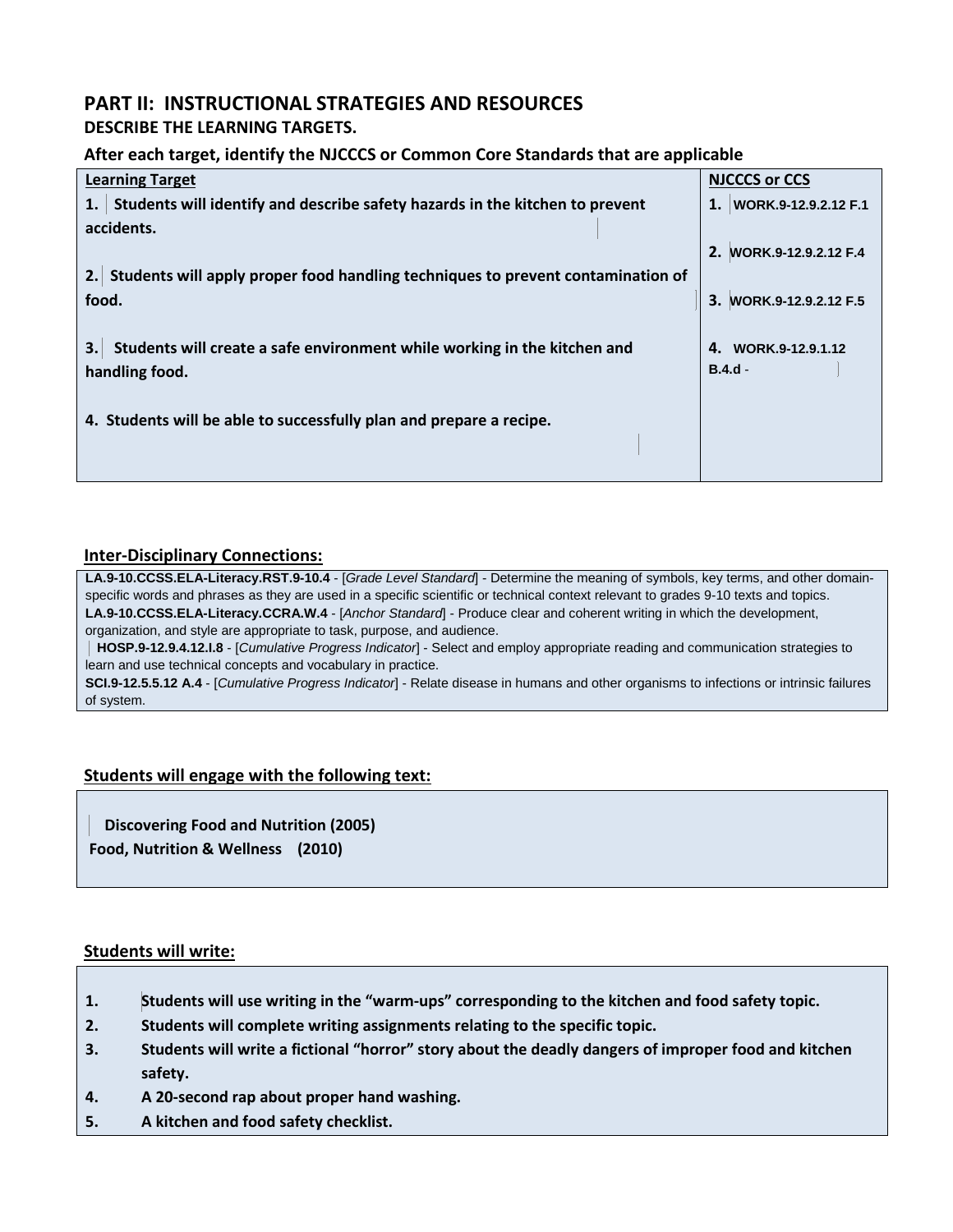## **ART III: TRANSFER OF KNOWLEDGE AND SKILLS**

### **DESCRIBE THE LEARNING EXPERIENCE.**

**How will students uncover content and build skills.** 

 **Students will be engaged in:**

- **Demonstration including knife skills, fire safety and use of appliances.**
- **Viewing safety and cooking video clips.**
- **Creating a poster of 2 kitchen safety rules.**
- **Illustrating the food safety thermometer.**
- **Writing a fictional story of the dangers of improper food/kitchen safety.**
- **Writing a 20-second rap about proper hand washing.**
- **Developing a kitchen/food safety checklist to evaluate their home kitchen.**
- **Planning equipment and preparation required for 5 recipes.**
- **Follow-up written or cooperative activities.**

## **PART IV: EVIDENCE OF LEARNING**

**IDENTIFY THE METHODS BY WHICH STUDENTS WILL DEMONSTRATE THEIR UNDERSTANDING OF CONTENT AND THEIR ABILITY TO APPLY SKILLS. IDENTIFY BLOOM'S LEVELS.** 



#### **Formative Assessments:**

**Kitchen Safety Poster, Temperature Guide to Food Safety illustration, recipe planning & execution (Creating, Evaluating, Applying, Understanding)** 

#### **Accommodations/Modifications:**

- **Provide guided notes and/or copies of PowerPoint**
- **Repeat/clarify directions if needed**

**Accommodations/Modifications** 

<sup>-</sup> **Use graphic organizers**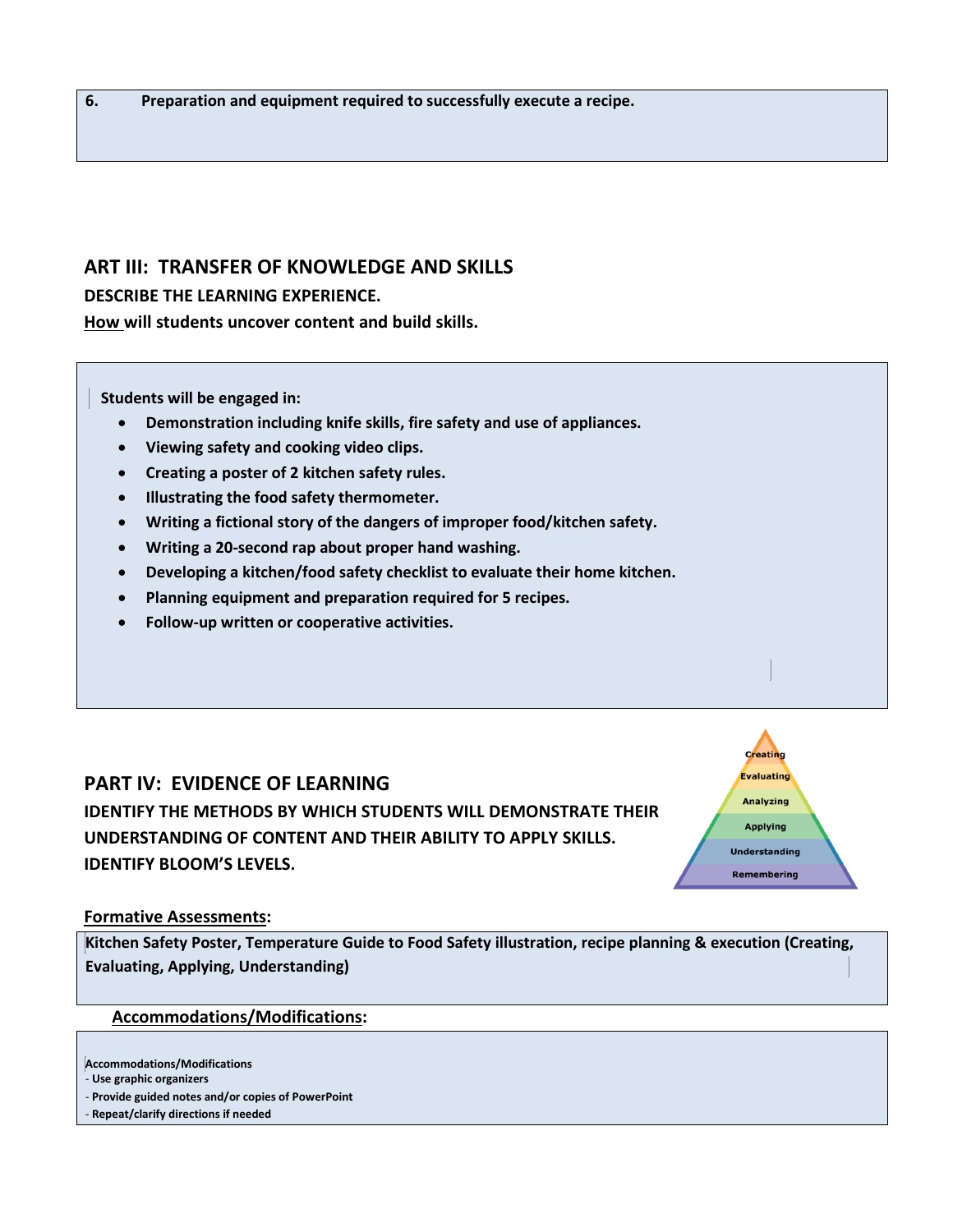|  | - Model appropriate expectations for assignments |  |  |
|--|--------------------------------------------------|--|--|
|--|--------------------------------------------------|--|--|

- **Choose cooperative learning groups to ensure effective work and socialization skills**
- **Reduce quantity of written assignments if needed**
- **Reduce value for spelling and grammar errors on assignments**
- **Provide guiding questions to complete during and/or after videos to ensure comprehension of main ideas**

#### **Summative Assessments:**

 **Tests on kitchen safety and food safety, equipment and recipe reading (understanding, remembering, applying)** 

#### **Accommodations/Modifications:**

- **Extended time if needed** 

- **Include word banks**
- **Bold instructions on assessments and thoroughly review, repeat and clarify directions if needed**
- **Chunk sections of assessment and/or reduce quantity of sections if needed**
- **Reduce value for spelling and grammar errors in rubric**
- **Grade on content not neatness or creativity**

**-Retest food safety test if grade < 65**

#### **Performance Assessments:**

**1. Food lab** 

**(Applying, Creating, Evaluating)**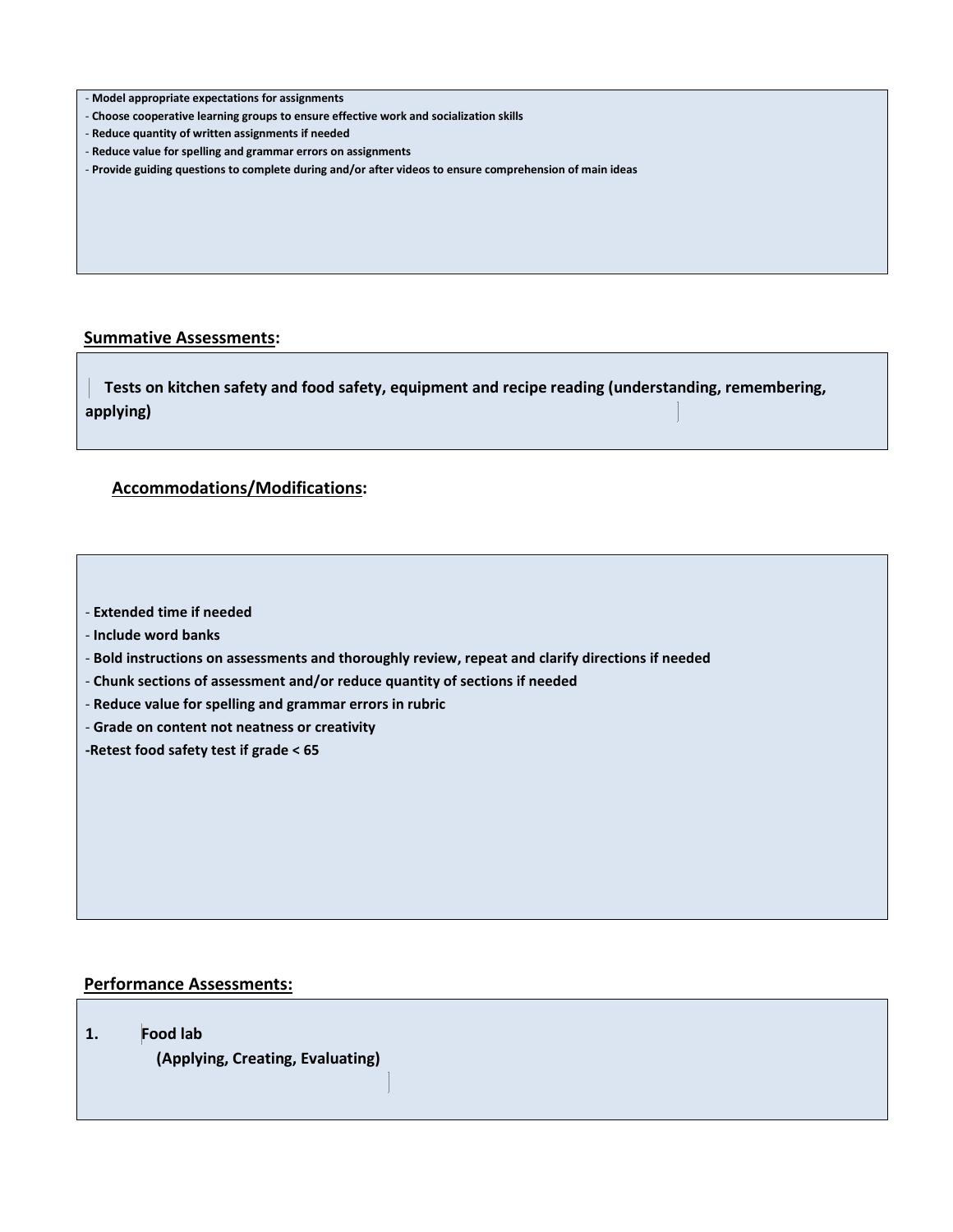- **Limit oral reading unless student volunteers**
- **Extended time on assessments if needed**
- **Include word banks**
- **Bold instructions on assessments and thoroughly review, repeat and clarify directions if needed**
- **Make assessments visually appealing (proper amount of spaces between sections, enlarge font if necessary, etc)**
- **Chunk sections of assessment and/or reduce quantity of sections if needed**
- **Monitor organization of notebook on daily basis. Assist with organization if necessary.**
- **Break long term assignments into smaller sections; monitor development of smaller goals.**
- **- Review recipe/food lab directions orally with demonstration**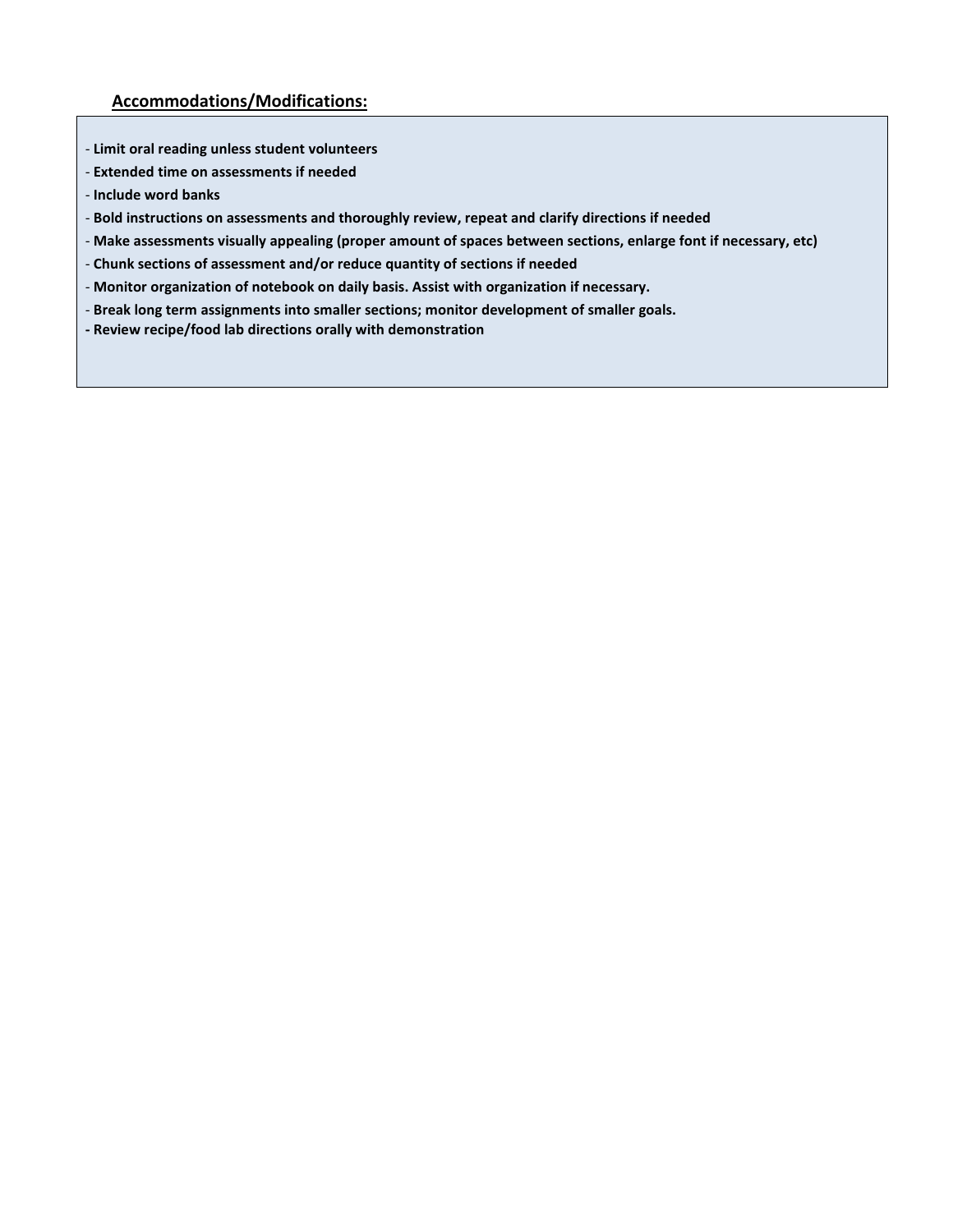# Black Horse Pike Regional School District Curriculum Template

ENGAGING STUDENTS . FOSTERING ACHIEVEMENT . CULTIVATING 21<sup>ST</sup> CENTURY GLOBAL SKILLS

## **Course Name:**

## **Course Number:**

## **PART I: UNIT RATIONALE**

## **WHY ARE STUDENTS LEARNING THIS CONTENT AND THESE SKILLS?**

| <b>Course/Unit Title:</b><br><b>Nutrition and Wellness</b><br>Grade Level(s):<br>$10-12$                                                                                                                                                                                                                                                                                                                                                                                                                                                                                                                                                                                                                                                                                                                                                                                          | <b>Unit Summary:</b><br>Nutrition and Wellness will provide the students with the ability to<br>demonstrate nutrition and wellness practices that enhance individual and<br>family well-being. Chapters will include the Choose My Plate guidelines, 6<br>major nutrients, nutrition and fitness, reading food labels, evaluating choices<br>when dining-out, calories /weight management, fad diets and vegetarian<br>options.                                                                                                                                                                                                                                                                                                                                                                                                                                                                                                                                                                                                                           |
|-----------------------------------------------------------------------------------------------------------------------------------------------------------------------------------------------------------------------------------------------------------------------------------------------------------------------------------------------------------------------------------------------------------------------------------------------------------------------------------------------------------------------------------------------------------------------------------------------------------------------------------------------------------------------------------------------------------------------------------------------------------------------------------------------------------------------------------------------------------------------------------|-----------------------------------------------------------------------------------------------------------------------------------------------------------------------------------------------------------------------------------------------------------------------------------------------------------------------------------------------------------------------------------------------------------------------------------------------------------------------------------------------------------------------------------------------------------------------------------------------------------------------------------------------------------------------------------------------------------------------------------------------------------------------------------------------------------------------------------------------------------------------------------------------------------------------------------------------------------------------------------------------------------------------------------------------------------|
| <b>Essential Question(s):</b><br>HE.K-12.2.1.A.a - [Essential<br>Question] - What are the<br>consequences of our choices in terms<br>of wellness? (especially unforeseen)<br>HE.K-12.2.1.C.a - [Essential Question]<br>What makes a food healthy?<br><b>HE.K-12.2.1.C.b - [Essential</b><br>Question] - How do you determine<br>appropriate portion sizes?<br><b>HE.K-12.2.1.D.a - [Essential</b><br>Question] - To what extent can we<br>keep ourselves disease free?<br><b>HE.K-12.2.2.B.b - [Essential</b><br>Question] - How do I overcome<br>negative influences when making<br>decisions about my personal health?<br><b>HE.K-12.2.2.C.a - [Essential</b><br>Question] - In order to achieve lifetime<br>wellness, what should I plan for and<br>what should I just let happen?<br><b>WORK.K-12.9.2.A.a - [Essential</b><br>Question] - How do I decide or make<br>choices? | <b>Enduring Understanding(s):</b><br>HE.K-12.2.1.A.1 - [ <i>Enduring Understanding</i> ] - Current and future personal wellness is<br>dependent upon applying health-related concepts and skills in everyday lifestyle behaviors.<br>HE.K-12.2.1.C.1 - [Enduring Understanding] - There are many short and long term health<br>benefits and risks associated with nutritional choices.<br>HE.K-12.2.1.D.1 - [Enduring Understanding] - Current and emerging diagnostic, prevention<br>and treatment strategies can help people live healthier and longer than ever before.<br>HE.K-12.2.2.B.1 - [ <i>Enduring Understanding</i> ] - Decision-making can be affected by a variety of<br>influences that may not be in a person's best interest<br>HE.K-12.2.2.C.1 - [Enduring Understanding] - Developing and implementing a plan to reach<br>realistic wellness goals increases the likelihood of reaching those goals.<br>WORK.K-12.9.2.A.1 - [Enduring Understanding] - Choices we make as individuals affect self,<br>family, community and the world. |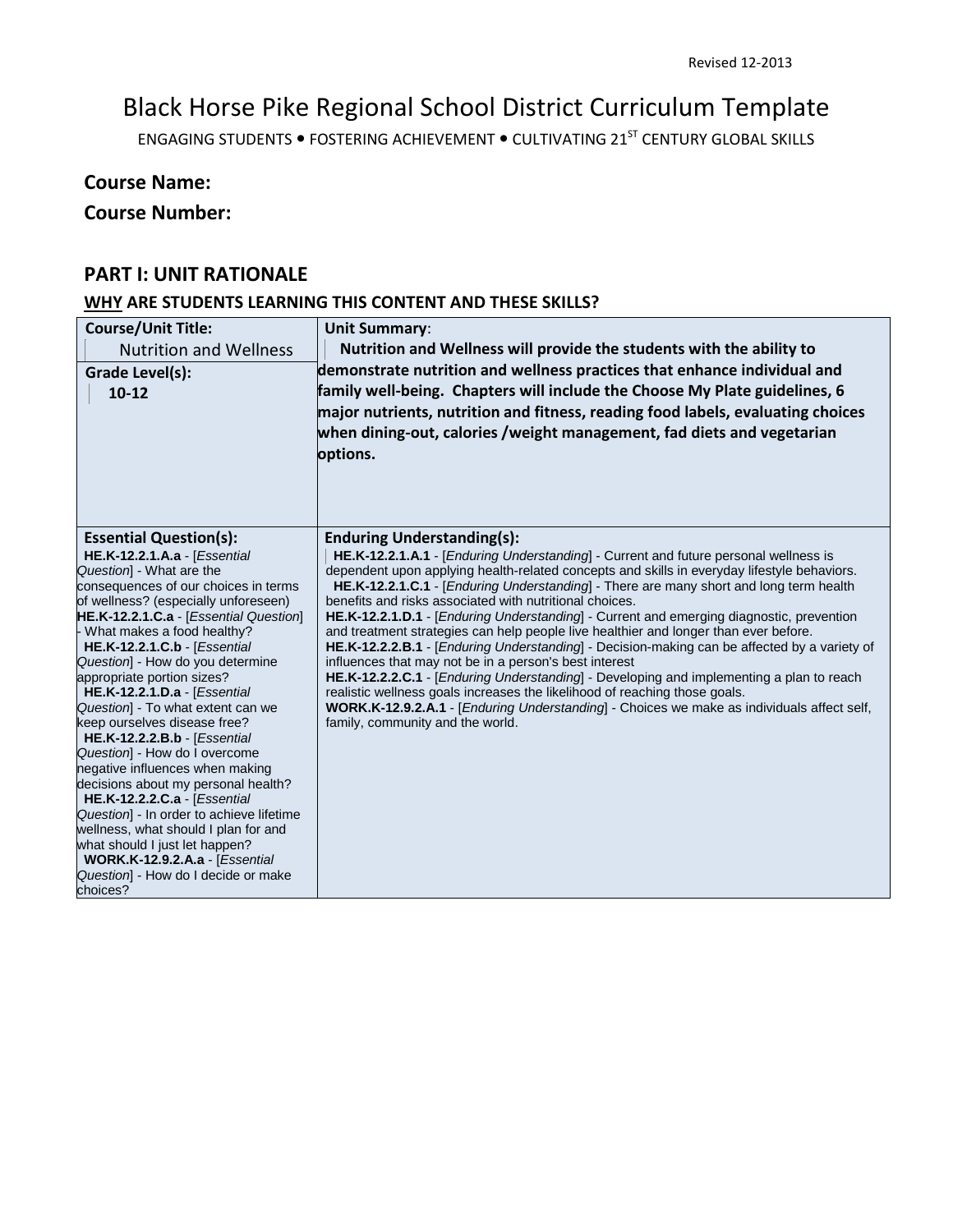## **PART II: INSTRUCTIONAL STRATEGIES AND RESOURCES DESCRIBE THE LEARNING TARGETS.**

#### **After each target, identify the NJCCCS or Common Core Standards that are applicable**

|    | <b>Learning Target</b>                                                                                                                                                                                                   | <b>NJCCCS or CCS</b>    |
|----|--------------------------------------------------------------------------------------------------------------------------------------------------------------------------------------------------------------------------|-------------------------|
| 1. | Students will analyze and evaluate current dietary recommendations, resources, and trends<br>from a variety of sources.                                                                                                  | 1. HE.9-12.2.1.12 C.1   |
| 2. | Students will design and evaluate a nutrition plan for a healthy young adult considering cost,<br>availability, nutritional balance, freshness, nutritional value, and culture.                                          | HE.9-12.2.1.12C.2<br>2. |
| 3. | Students will recommend healthy ways to lose, gain, or maintain weight.                                                                                                                                                  | HE.9-12.2.1.12C.3<br>3. |
| 4. | Students will analyze and evaluate how healthy and unhealthy eating patterns impact the<br>functioning of the human body, including healthy bone development and immune system<br>functioning.                           | 4. HE.9-12.2.1.12C.4    |
| 5. | Students will compare and contrast diseases and health conditions occurring in adolescence<br>and young adulthood with those occurring later in life.                                                                    | 5. HE.9-12.2.2.12D.3    |
| 6. | Students will be able to demonstrate the ability to recognize a nutrition-related problem and<br>apply critical thinking and problem-solving skills to solve the problem is a lifelong skill that<br>develops over time. | 6. WORK.9-12.9.1.12.1   |
|    |                                                                                                                                                                                                                          |                         |

#### **Inter-Disciplinary Connections:**

**LA.9-10.CCSS.ELA-Literacy.RST.9-10.4** - [*Grade Level Standard*] - Determine the meaning of symbols, key terms, and other domain-specific words and phrases as they are used in a specific scientific or technical context relevant to grades 9-10 texts and topics. **LA.9-10.CCSS.ELA-Literacy.CCRA.W.4** - [*Anchor Standard*] - Produce clear and coherent writing in which the development, organization, and style are appropriate to task, purpose, and audience.

**HOSP.9-12.9.4.12.I.8** - [*Cumulative Progress Indicator*] - Select and employ appropriate reading and communication strategies to learn and use technical concepts and vocabulary in practice.

**SCI.9-12.5.1.12 A.1** - [*Cumulative Progress Indicator*] - When making decisions, evaluate conclusions, weigh evidence, and recognize that arguments may not have equal merit.

**MA.9-12.4.1** - [*Standard*] - All students will develop number sense and will perform standard numerical operations and estimations on all types of numbers in a variety of ways.

**TEC.9-12.8.1.12** - [*Standard*] - All students will use digital tools to access, manage, evaluate, and synthesize information in order to solve problems individually and collaboratively and to create and communicate knowledge.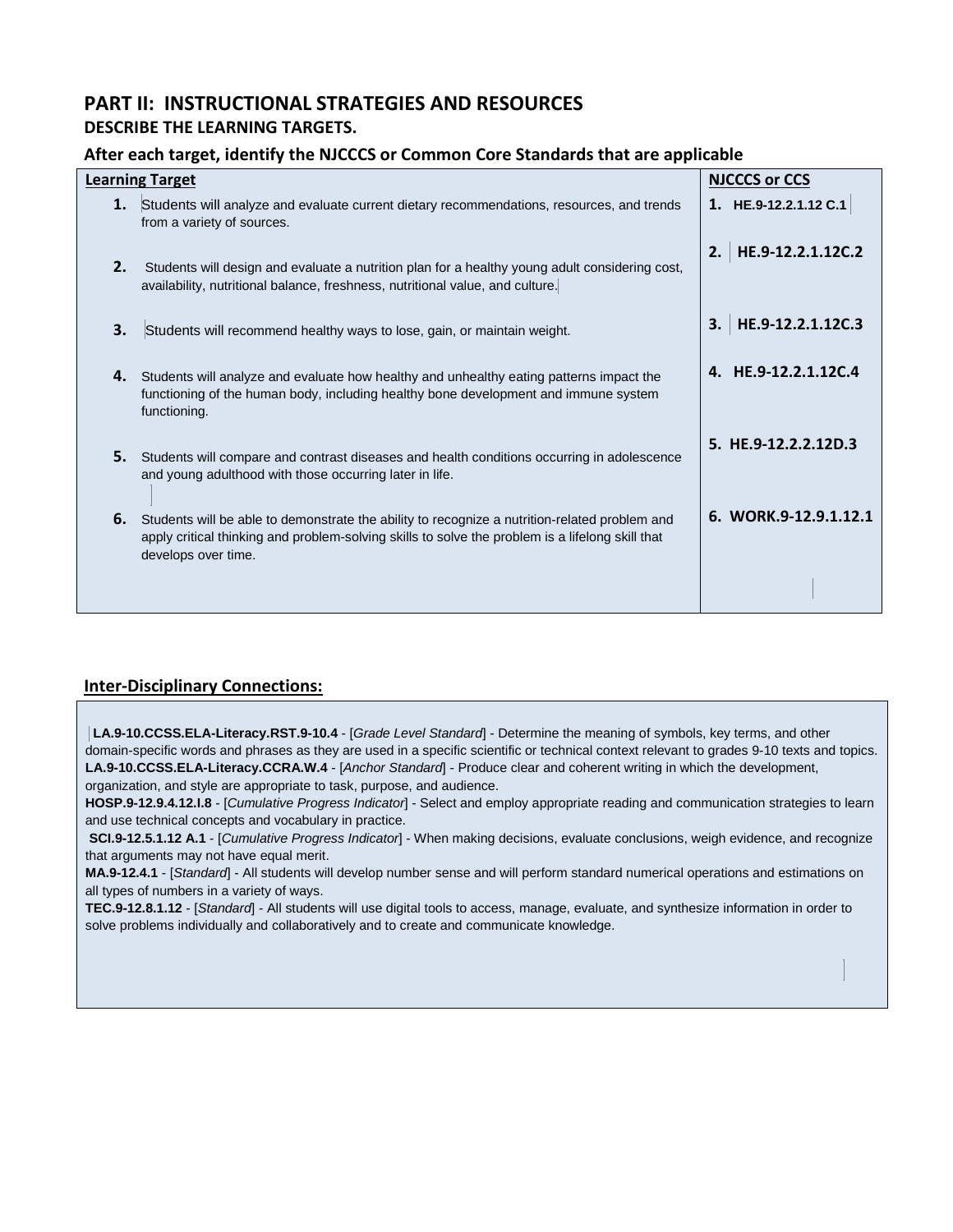## **Students will engage with the following text:**

 **Discovering Food and Nutrition (2005) Food, Nutrition & Wellness (2010)** 

## **Students will write:**

**Warm-ups related to nutrition Food Diary Vitamin/Mineral Report Reduced- Fat menu for 1 week Vegan meal plan for 1 week Fad diet report Nutrition-related current event summary Cornell-notes** 

## **PART III: TRANSFER OF KNOWLEDGE AND SKILLS**

## **DESCRIBE THE LEARNING EXPERIENCE.**

**How will students uncover content and build skills.**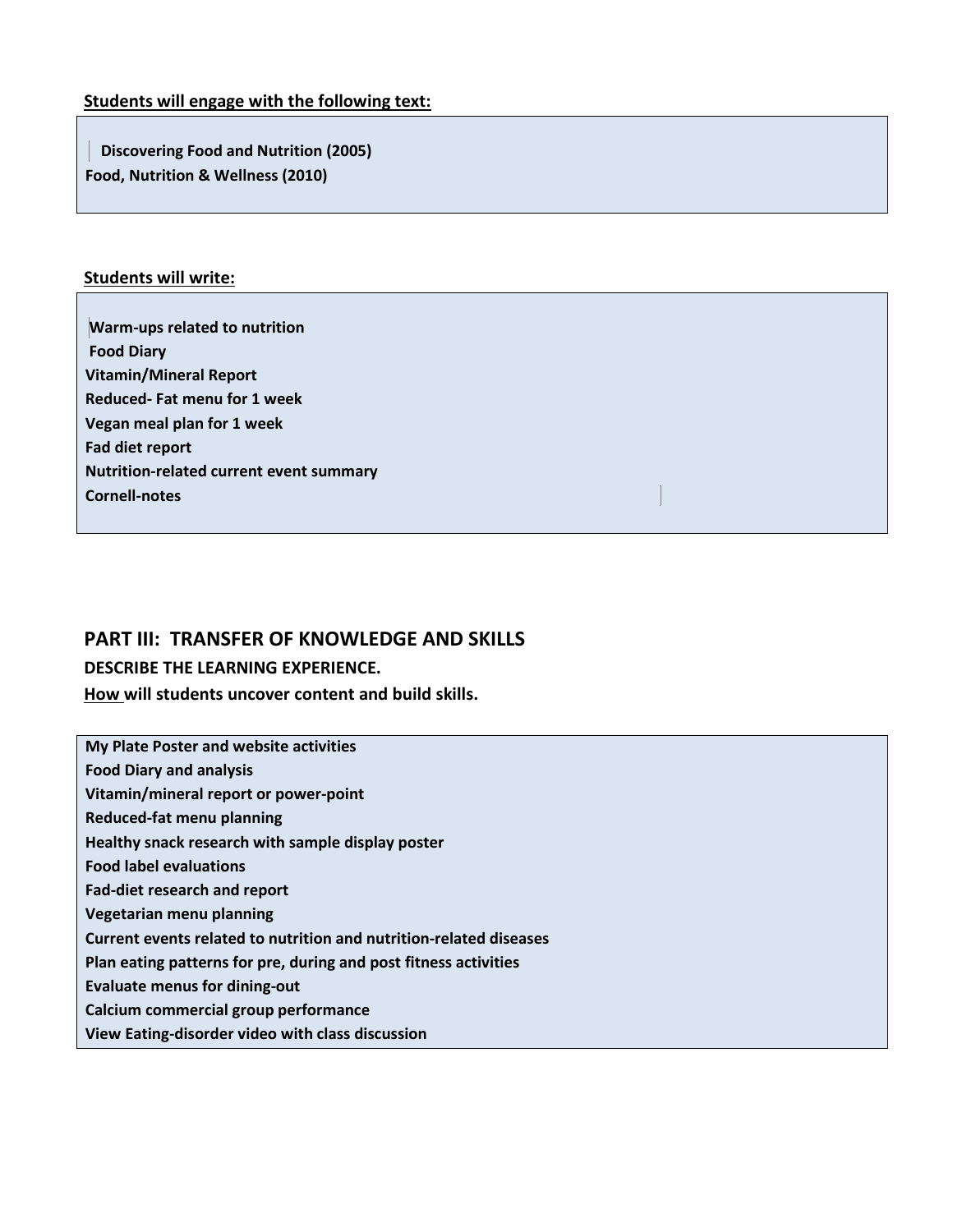# **PART IV: EVIDENCE OF LEARNING IDENTIFY THE METHODS BY WHICH STUDENTS WILL DEMONSTRATE THEIR UNDERSTANDING OF CONTENT AND THEIR ABILITY TO APPLY SKILLS. IDENTIFY BLOOM'S LEVELS.**

#### **Formative Assessments:**

 **Nutrition-related reports and computer activities, posters, menus (creating, evaluating, analyzing, applying, understanding, remembering)** 

#### **Accommodations/Modifications:**

**Accommodations/Modifications** 

- **Use graphic organizers**
- **Provide guided notes and/or copies of PowerPoint**
- **Repeat/clarify directions if needed**
- **Model appropriate expectations for assignments**
- **Choose cooperative learning groups to ensure effective work and socialization skills**
- **Reduce quantity of written assignments if needed**
- **Reduce value for spelling and grammar errors on assignments**
- **Provide guiding questions to complete during and/or after videos to ensure comprehension of main ideas**

#### **Summative Assessments:**

 **Chapter tests (applying, understanding, remembering)** 

#### **Accommodations/Modifications:**

- **Extended time if needed**
- **Include word banks**
- **Bold instructions on assessments and thoroughly review, repeat and clarify directions if needed**
- **Chunk sections of assessment and/or reduce quantity of sections if needed**
- **Reduce value for spelling and grammar errors in rubric**
- **Grade on content not neatness or creativity**
- **-Retest food safety test if grade < 65**

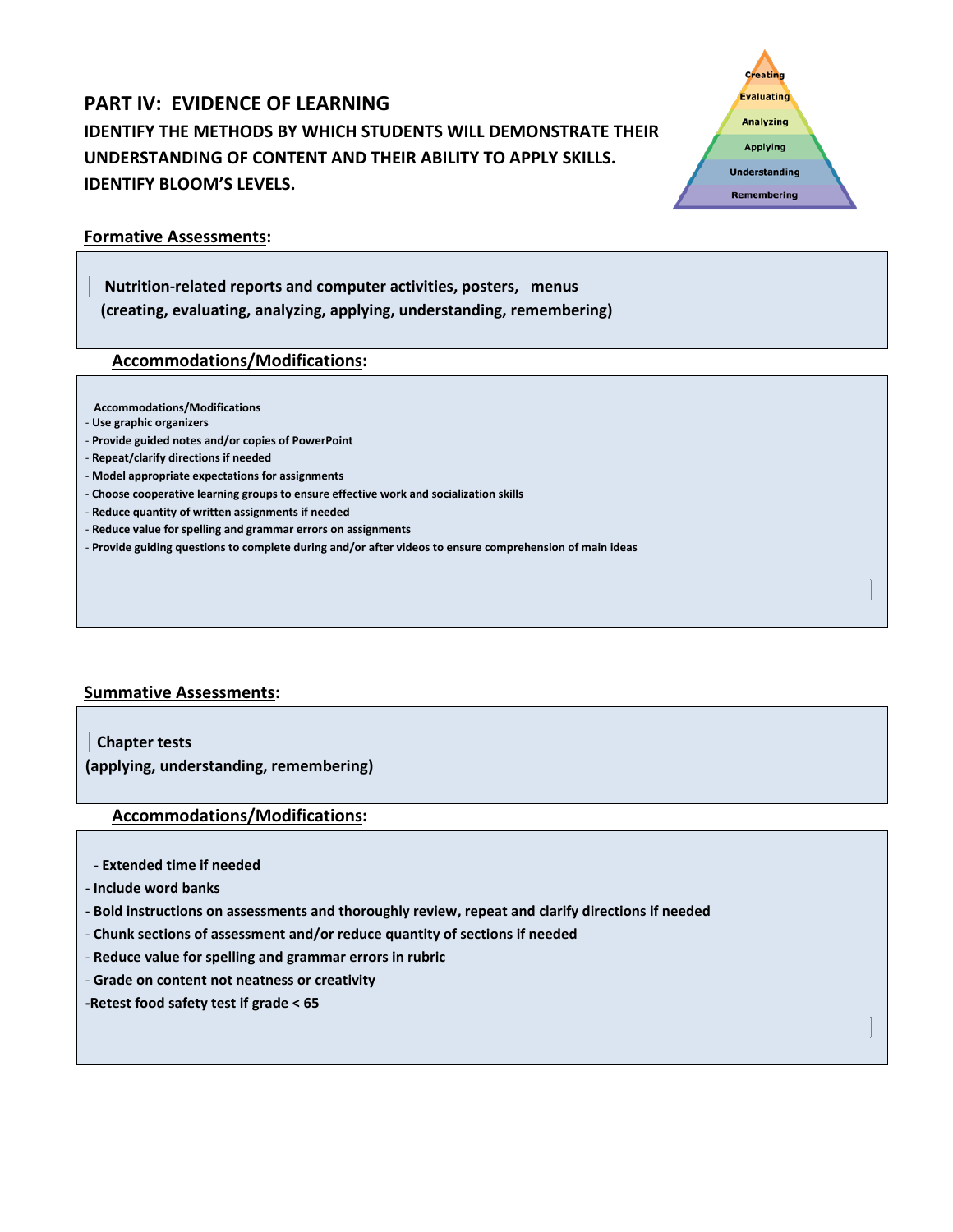#### **Performance Assessments:**

#### **Food labs, Projects**

 **(creating, evaluating, analyzing, applying, understanding, remembering)** 

#### **Accommodations/Modifications:**

- **Limit oral reading unless student volunteers** 

- **Extended time on assessments if needed**
- **Include word banks**
- **Bold instructions on assessments and thoroughly review, repeat and clarify directions if needed**
- **Make assessments visually appealing (proper amount of spaces between sections, enlarge font if necessary, etc)**
- **Chunk sections of assessment and/or reduce quantity of sections if needed**
- **Monitor organization of notebook on daily basis. Assist with organization if necessary.**
- **Break long term assignments into smaller sections; monitor development of smaller goals.**
- **- Review recipe/food lab directions orally with demonstration**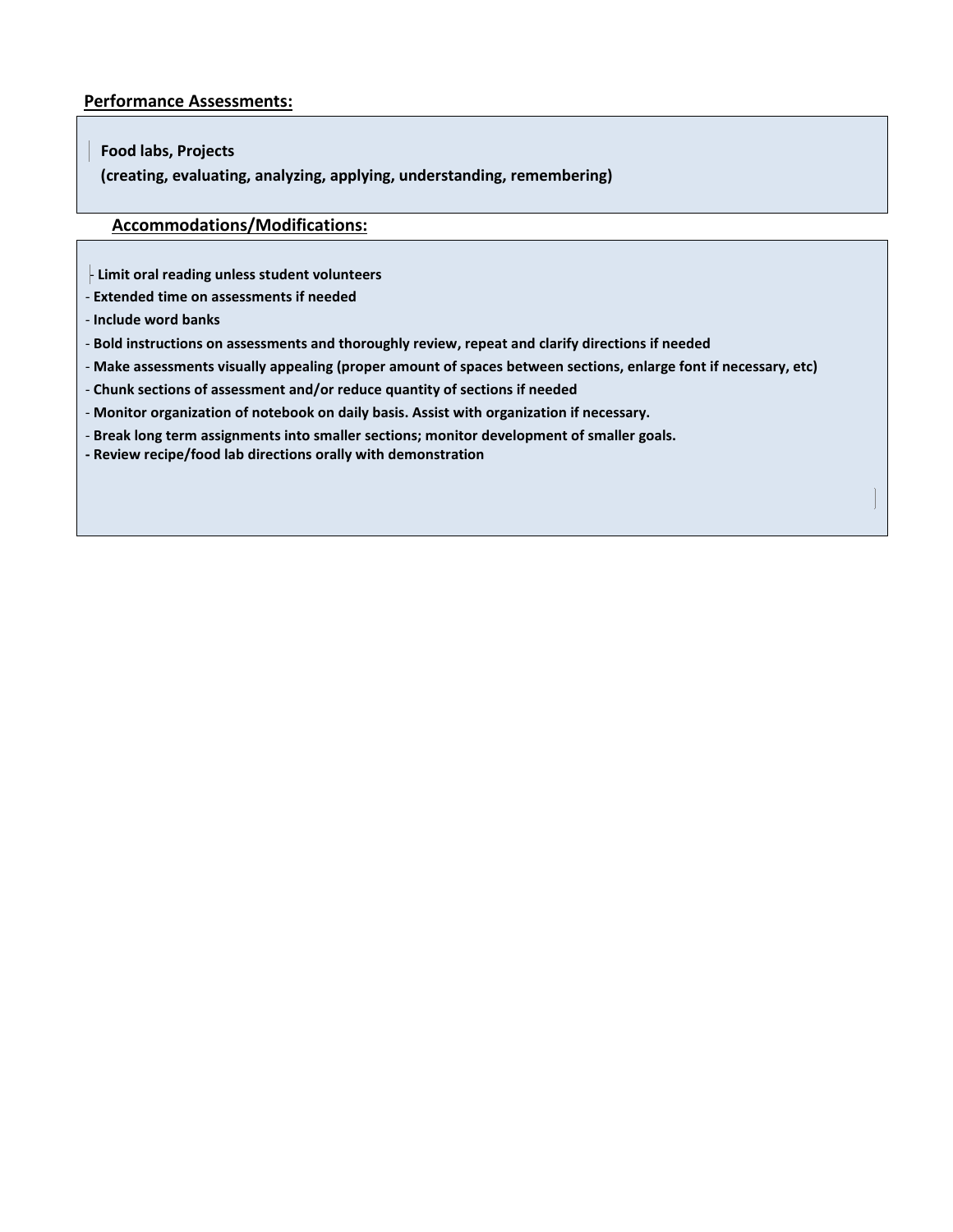# Black Horse Pike Regional School District Curriculum Template

ENGAGING STUDENTS . FOSTERING ACHIEVEMENT . CULTIVATING 21<sup>ST</sup> CENTURY GLOBAL SKILLS

# **Course Name: Creative Foods & Nutrition**

## **Course Number: 081410**

## **PART I: UNIT RATIONALE**

## **WHY ARE STUDENTS LEARNING THIS CONTENT AND THESE SKILLS?**

| <b>Course/Unit Title:</b>                                                    | <b>Unit Summary:</b>                                                                                                                              |
|------------------------------------------------------------------------------|---------------------------------------------------------------------------------------------------------------------------------------------------|
| Regional Foods and Career                                                    | This unit will develop skills for planning, preparing, and serving foods from                                                                     |
| Exploration                                                                  | the regions of the United States. The geography and heritage of the United                                                                        |
| Grade Level(s):                                                              | states will be reinforced to understand the historical and cultural influences of                                                                 |
| $10 - 12$                                                                    | each region. Students will also discover the many career opportunities within                                                                     |
|                                                                              | the fields of foods and nutrition. They will also describe the training,                                                                          |
|                                                                              | education and qualities needed to be successful in these careers.                                                                                 |
|                                                                              |                                                                                                                                                   |
| <b>Essential Question(s):</b>                                                | <b>Enduring Understanding(s):</b>                                                                                                                 |
| WORK.K-12.9.1.A.a - [Essential                                               | WORK.K-12.9.1.A.1 - [ <i>Enduring Understanding</i> ] - Each job, career and profession has a set                                                 |
| Question] - How do I decide what I<br>want to be and how do I prepare for my | of preparation requirements, career exploration experiences and different opportunities for<br>personal and professional growth and satisfaction. |
| career?                                                                      |                                                                                                                                                   |
|                                                                              | <b>WORK.K-12.9.1.A.2</b> - [ <i>Enduring Understanding</i> ] - An effective career plan is flexible, includes                                     |
| <b>SOC.K-12.6.4.A.a - [Essential</b><br>Question] - How have my family's     | a variety of life experiences, skills and education, and can save time, energy and money.                                                         |
| heritage and traditions influenced my                                        | SOC.K-12.6.4.A.1 - [Enduring Understanding] - Many cultural traditions and heritages<br>contribute to our state's and nation's diversity.         |
| current family life?                                                         |                                                                                                                                                   |
| <b>SOC.K-12.6.6.C.b - [Essential</b>                                         | <b>SOC.K-12.6.6.C.1</b> - [ <i>Enduring Understanding</i> ] - Where we live influences how we live.                                               |
| Question] - How do natural resources<br>affect the course of history?        |                                                                                                                                                   |
|                                                                              |                                                                                                                                                   |
|                                                                              |                                                                                                                                                   |
|                                                                              |                                                                                                                                                   |
|                                                                              |                                                                                                                                                   |
|                                                                              |                                                                                                                                                   |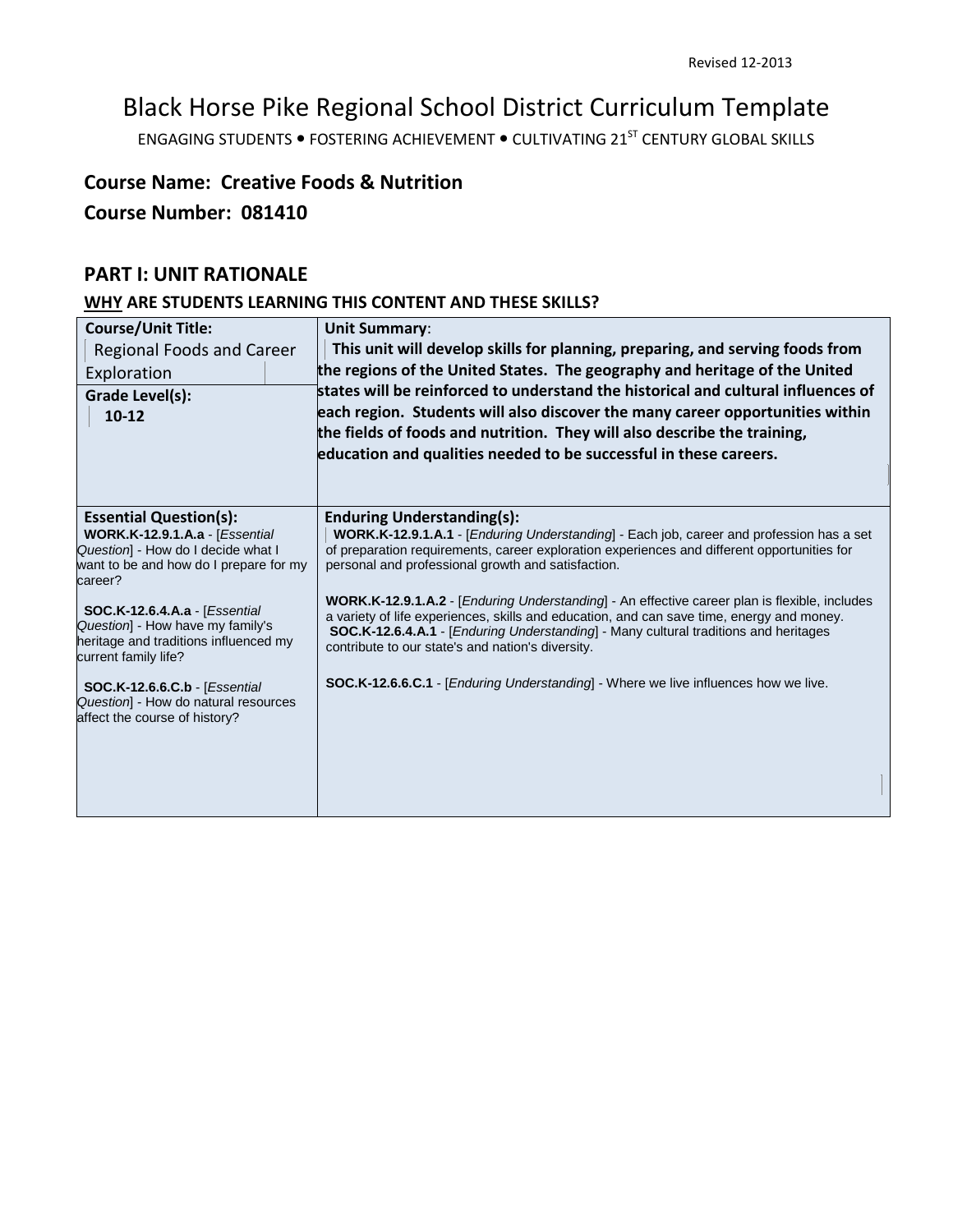## **PART II: INSTRUCTIONAL STRATEGIES AND RESOURCES DESCRIBE THE LEARNING TARGETS.**

#### **After each target, identify the NJCCCS or Common Core Standards that are applicable**

| <b>NJCCCS or CCS</b>     |
|--------------------------|
| 1. WORK.9-12.9.1.12 A.2  |
| 2. WORK.9-12.9.1         |
| 3. WORK.9-12.9.1.12 B.1  |
| 4. SOC.9-12.6.1.12.1     |
| 5. SOC.9-12.6.1.12.B.1.a |
| 6. SOC.9-12.6.1.12.B.2.a |
|                          |
|                          |
|                          |

#### **Inter-Disciplinary Connections:**

 **LA.9-10.CCSS.ELA-Literacy.RST.9-10.4** - [*Grade Level Standard*] - Determine the meaning of symbols, key terms, and other domain-specific words and phrases as they are used in a specific scientific or technical context relevant to grades 9-10 texts and topics. **LA.9-10.CCSS.ELA-Literacy.CCRA.W.4** - [*Anchor Standard*] - Produce clear and coherent writing in which the development, organization, and style are appropriate to task, purpose, and audience.

**HOSP.9-12.9.4.12.I.8** - [*Cumulative Progress Indicator*] - Select and employ appropriate reading and communication strategies to learn and use technical concepts and vocabulary in practice.

**HOSP.9-12.** - [*Content Statement*] - Academic concepts lay the foundation for the full range of career and postsecondary education opportunities within the career cluster.

**TEC.9-12.8.1.12** - [*Standard*] - All students will use digital tools to access, manage, evaluate, and synthesize information in order to solve problems individually and collaboratively and to create and communicate knowledge.

#### **Students will engage with the following text:**

**FOOD FOR TODAY (2000) GUIDE TO GOOD FOOD (2002)**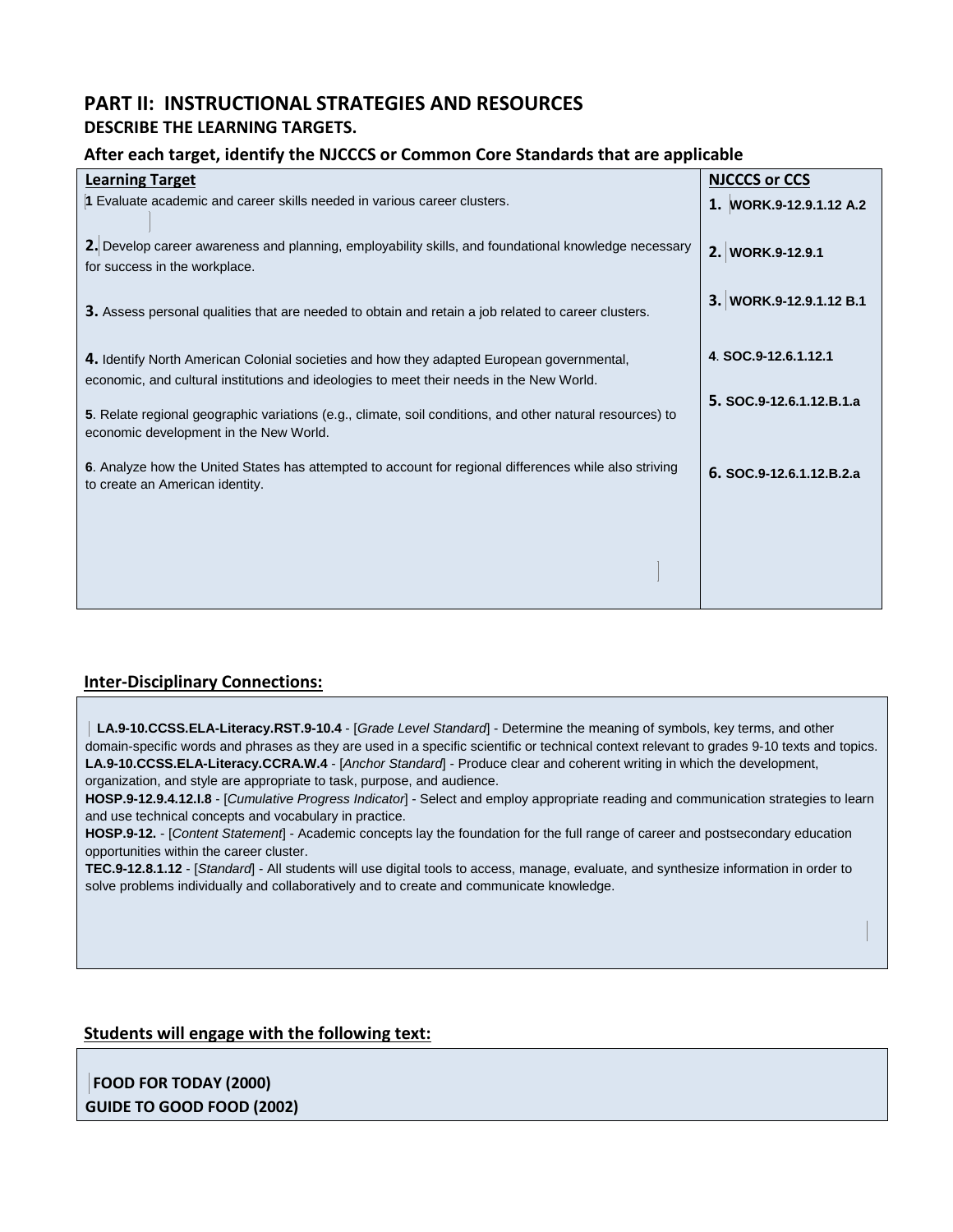#### **Students will write:**

- **Summarize job opportunities in nutrition-related fields**
- **Write and describe the history and geography of various regional cuisines**
- **Cornell notes**

## **PART III: TRANSFER OF KNOWLEDGE AND SKILLS**

#### **DESCRIBE THE LEARNING EXPERIENCE.**

**How will students uncover content and build skills.** 

- **Computer research about nutrition and food-related career opportunities including skills/education requirements.**
- **Listen to guest-speakers related to various food-related careers.**
- **Create regional maps.**
- **Research regional recipes and historical food-related facts.**
- **Written and cooperative activities.**
- **Observe cooking demonstrations of regional recipes.**
- **View and take notes from regional cuisine power-points.**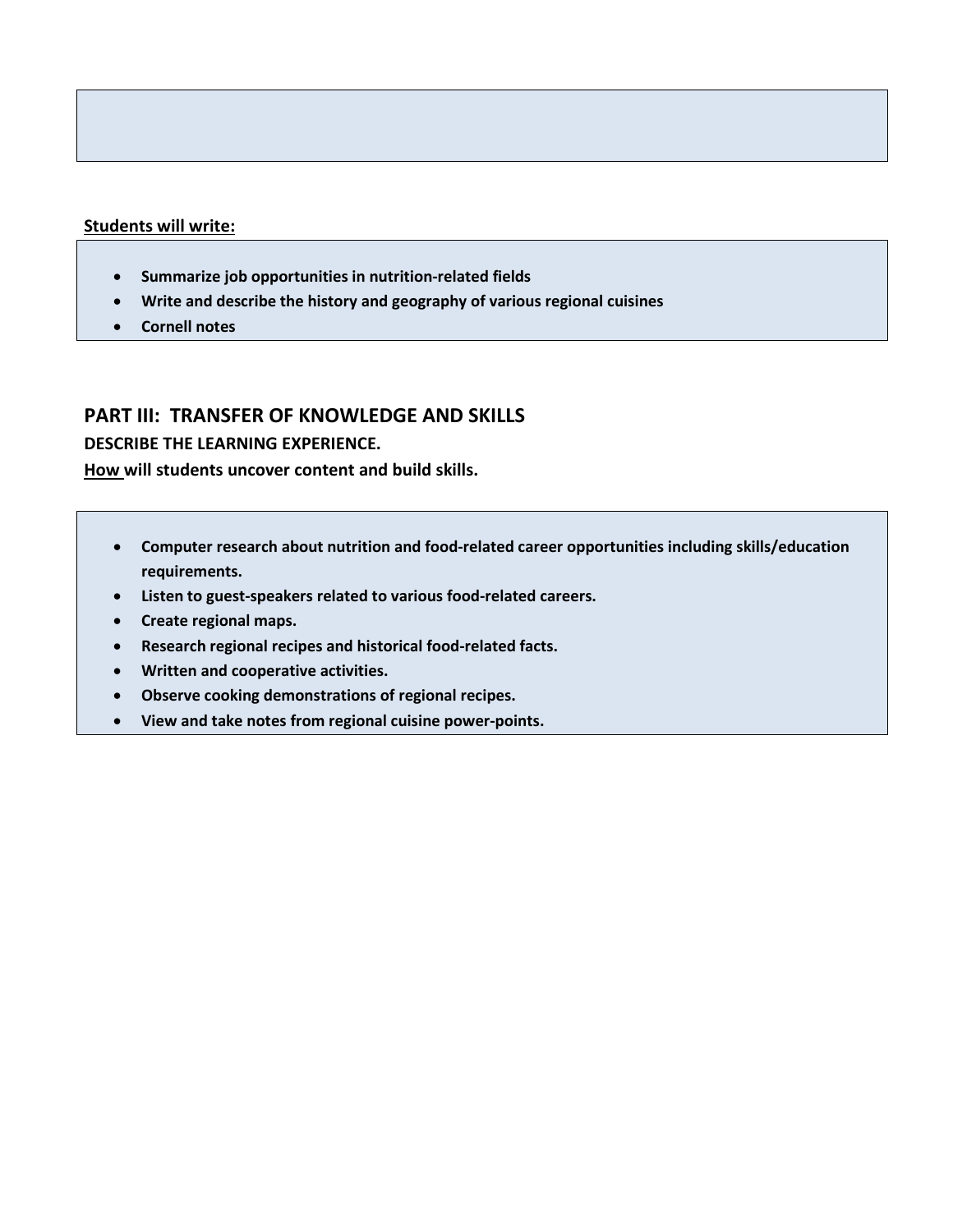# **PART IV: EVIDENCE OF LEARNING IDENTIFY THE METHODS BY WHICH STUDENTS WILL DEMONSTRATE THEIR UNDERSTANDING OF CONTENT AND THEIR ABILITY TO APPLY SKILLS. IDENTIFY BLOOM'S LEVELS.**



#### **Formative Assessments:**

- **Career-related reports and computer activities.**
- **Regional maps and written activities.**

 **( evaluating, analyzing, applying, understanding, remembering)** 

#### **Accommodations/Modifications:**

#### **Accommodations/Modifications**

- **Use graphic organizers**
- **Provide guided notes and/or copies of PowerPoint**
- **Repeat/clarify directions if needed**
- **Model appropriate expectations for assignments**
- **Choose cooperative learning groups to ensure effective work and socialization skills**
- **Reduce quantity of written assignments if needed**
- **Reduce value for spelling and grammar errors on assignments**
- **Provide guiding questions to complete during and/or after videos to ensure comprehension of main ideas**

#### **Summative Assessments:**

 **Tests on regional cuisines (applying, understanding, remembering)** 

#### **Accommodations/Modifications:**

**Extended time if needed** 

- **Include word banks**
- **Bold instructions on assessments and thoroughly review, repeat and clarify directions if needed**
- **Chunk sections of assessment and/or reduce quantity of sections if needed**
- **Reduce value for spelling and grammar errors in rubric**
- **Grade on content not neatness or creativity**